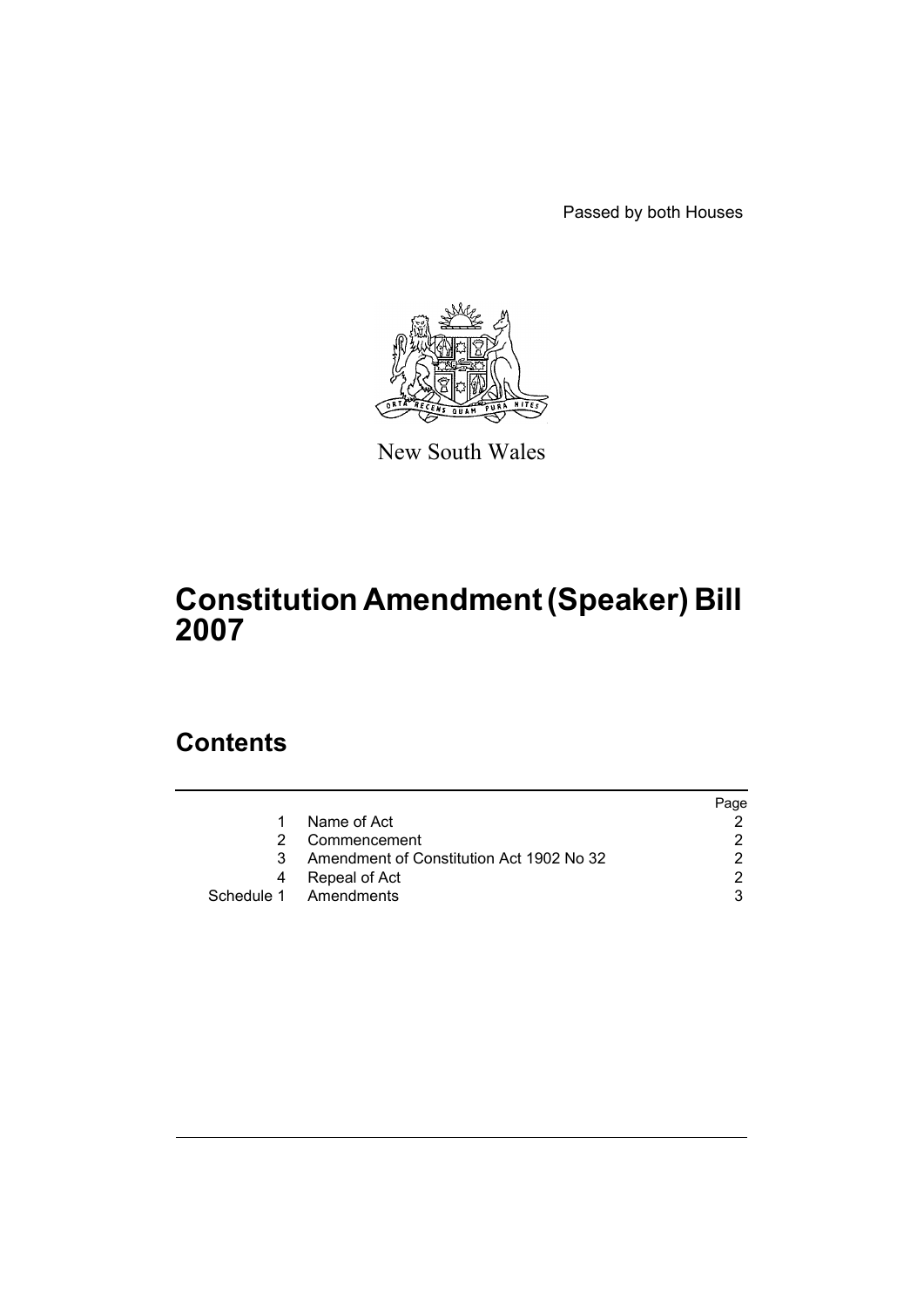*I certify that this public bill, which originated in the Legislative Assembly, has finally passed the Legislative Council and the Legislative Assembly of New South Wales.*

> *Clerk of the Legislative Assembly. Legislative Assembly, Sydney, , 2007*



New South Wales

## **Constitution Amendment (Speaker) Bill 2007**

Act No , 2007

An Act to amend the *Constitution Act 1902* to enable the Speaker to take part in debates or discussions, and to vote, when not presiding in the Legislative Assembly.

*I have examined this bill and find it to correspond in all respects with the bill as finally passed by both Houses.*

*Assistant Speaker of the Legislative Assembly.*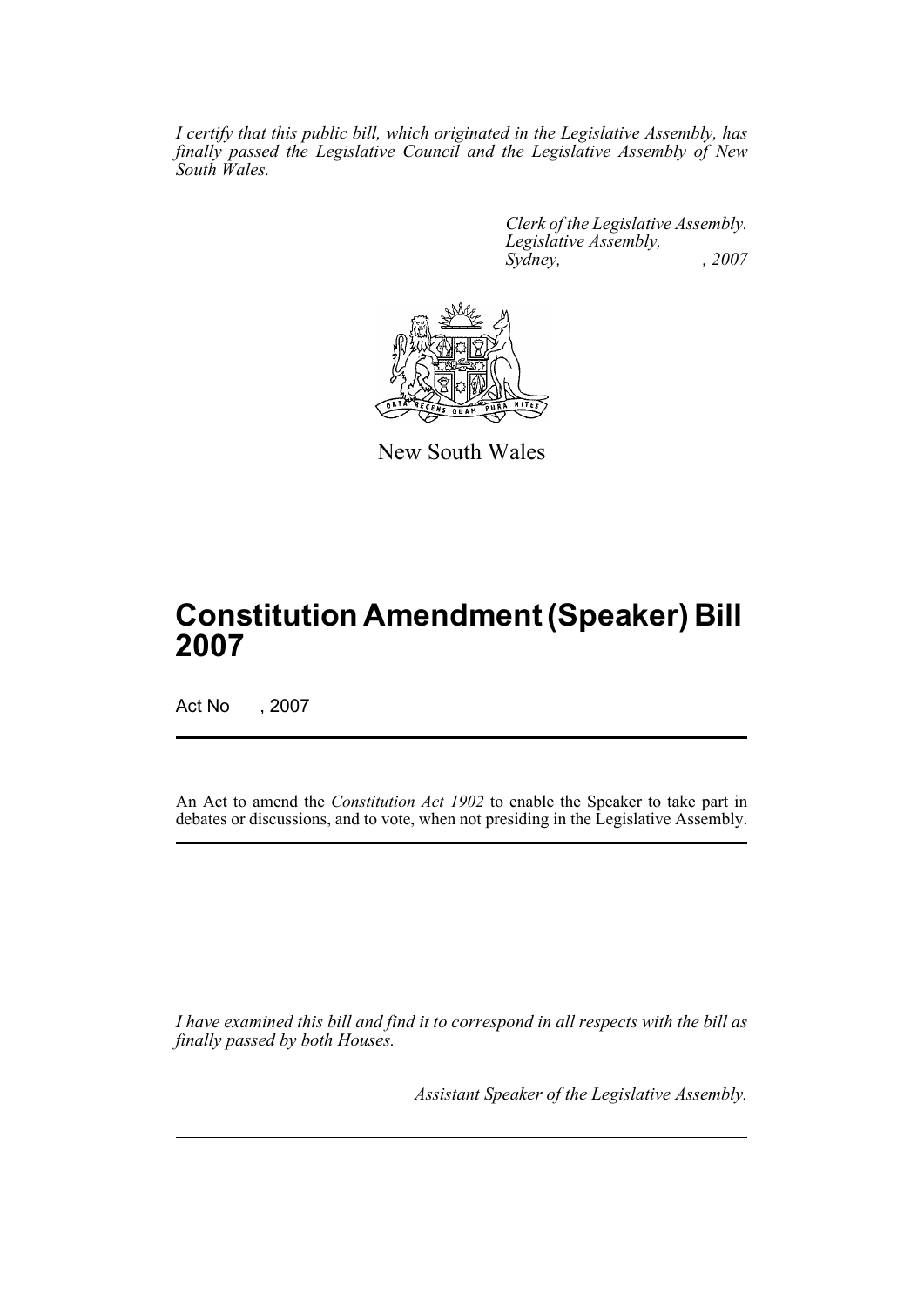#### <span id="page-2-0"></span>**The Legislature of New South Wales enacts:**

#### **1 Name of Act**

This Act is the *Constitution Amendment (Speaker) Act 2007*.

#### <span id="page-2-1"></span>**2 Commencement**

This Act commences on the date of assent to this Act.

#### <span id="page-2-2"></span>**3 Amendment of Constitution Act 1902 No 32**

The *Constitution Act 1902* is amended as set out in Schedule 1.

#### <span id="page-2-3"></span>**4 Repeal of Act**

- (1) This Act is repealed on the day following the day on which this Act commences.
- (2) The repeal of this Act does not, because of the operation of section 30 of the *Interpretation Act 1987*, affect any amendment made by this Act.